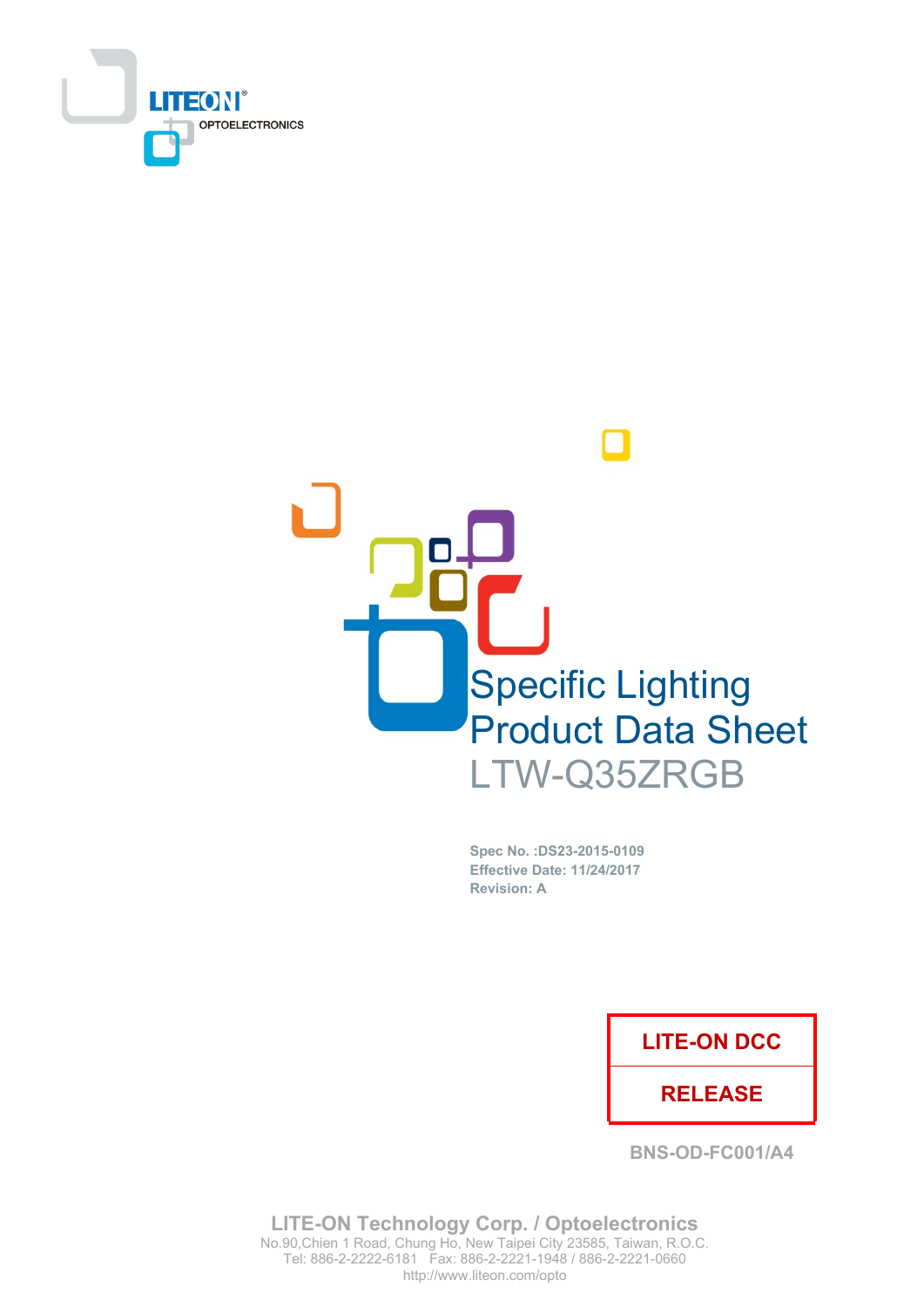

# **Specific Lighting** LTW-Q35ZRGB

# 1. Description

The LTW (LiteOn White LED) is a revolutionary, energy efficient and ultra compact new light source, combining the lifetime and reliability advantages of Light Emitting Diodes with the brightness of conventional lighting. It gives you total design freedom and unmatched brightness, creating a new opportunities for solid state lighting to displace conventional lighting technologies...

### **1.1 Features**

- Package in 12mm tape on 7" diameter reels  $\blacksquare$
- Compatible with automatic placement equipment.  $\blacksquare$
- Compatible with infrared and vapor phase reflow  $\blacksquare$ solder process.
- EIA STD package.  $\blacksquare$
- I.C. compatible.
- Meet green product and Pb-free(According to RoHS)

#### **1.2 Benefits Features**

- Ambient lights (household appliances)
- Portable (flashlight, bicycle)
- Downlighters/Orientation  $\blacksquare$
- Decorative/Entertainment
- Bollards/Security/Garden
- Cove/Undershelf/Task  $\blacksquare$
- Traffic signaling/Beacons/ Rail crossing and Wayside п
- Indoor/Outdoor Commercial and Residential Architectural
- Edge\_lit signs (Exit, point of sale) ٠



# 2.1 Form Factor of Q35ZRGB

#### **Notes**

- 1. All dimensions are in millimeters.
- 2. Tolerance is  $\pm 0.2$  mm  $(0.008")$  unless otherwise noted.
- 3. Injection point: The bottom of injection point remainder must be at least higher than the leads.
- 4. The heat slug is electrically conducted

 $1/12$ 

Part No.: LTW-Q35ZRGB BNS-OD-FC002/A4

# **2. Outline Dimensions**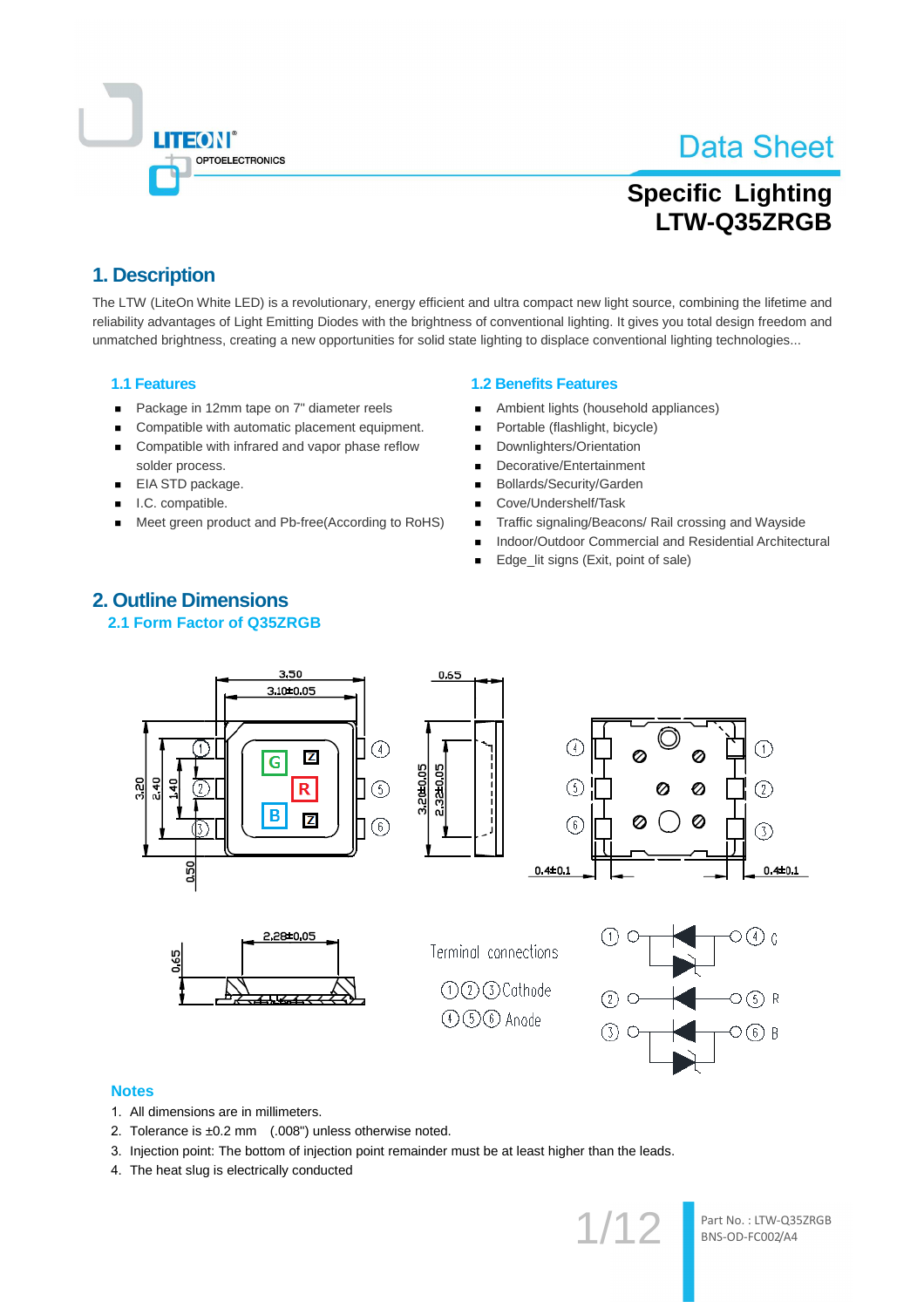



# **Specific Lighting** LTW-Q35ZRGB

# 3. Absolute Maximum Ratings at Ta=25°C

| <b>Parameter</b>                  | <b>Symbol</b>               |                     | <b>Unit</b> |     |    |
|-----------------------------------|-----------------------------|---------------------|-------------|-----|----|
|                                   |                             | R                   | G           | B   |    |
| Power Dissipation                 | P <sub>o</sub>              | 96                  | 144         | 144 | mW |
| <b>Total Power Dissipation</b>    | P <sub>o</sub>              | 180                 |             |     | mW |
| Peak Forward Current <sup>1</sup> | <b>IFP</b>                  | 100<br>100<br>100   |             | mA  |    |
| <b>Continuous Forward Current</b> | IF                          | 40<br>40<br>40      |             | mA  |    |
| Reverse Voltage <sup>2</sup>      | <b>V<sub>R</sub></b>        | 5                   |             |     | V  |
| Operating Temperature Range       | $\mathsf{T}_{\mathsf{opr}}$ | $-40 - +80$         |             |     | C  |
| Storage Temperature Range         | $T_{\text{stg}}$            | $-40 - +100$<br>C   |             |     |    |
| <b>Soldering Condition</b>        | $\mathsf{T}_{\mathsf{sol}}$ | 260°C For 5 Seconds |             |     |    |

### **Notes**

1. IF condition should be  $\leq$  1/10 duty cycle, and  $\leq$  10ms pulse width

2. Operating the LED (in an application) under reverse bias condition might result in damage or failure of the component

# **4. Suggest IR Reflow Condition**

### R-Reflow Soldering Profile for lead free soldering (Acc. to J-STD-020D)

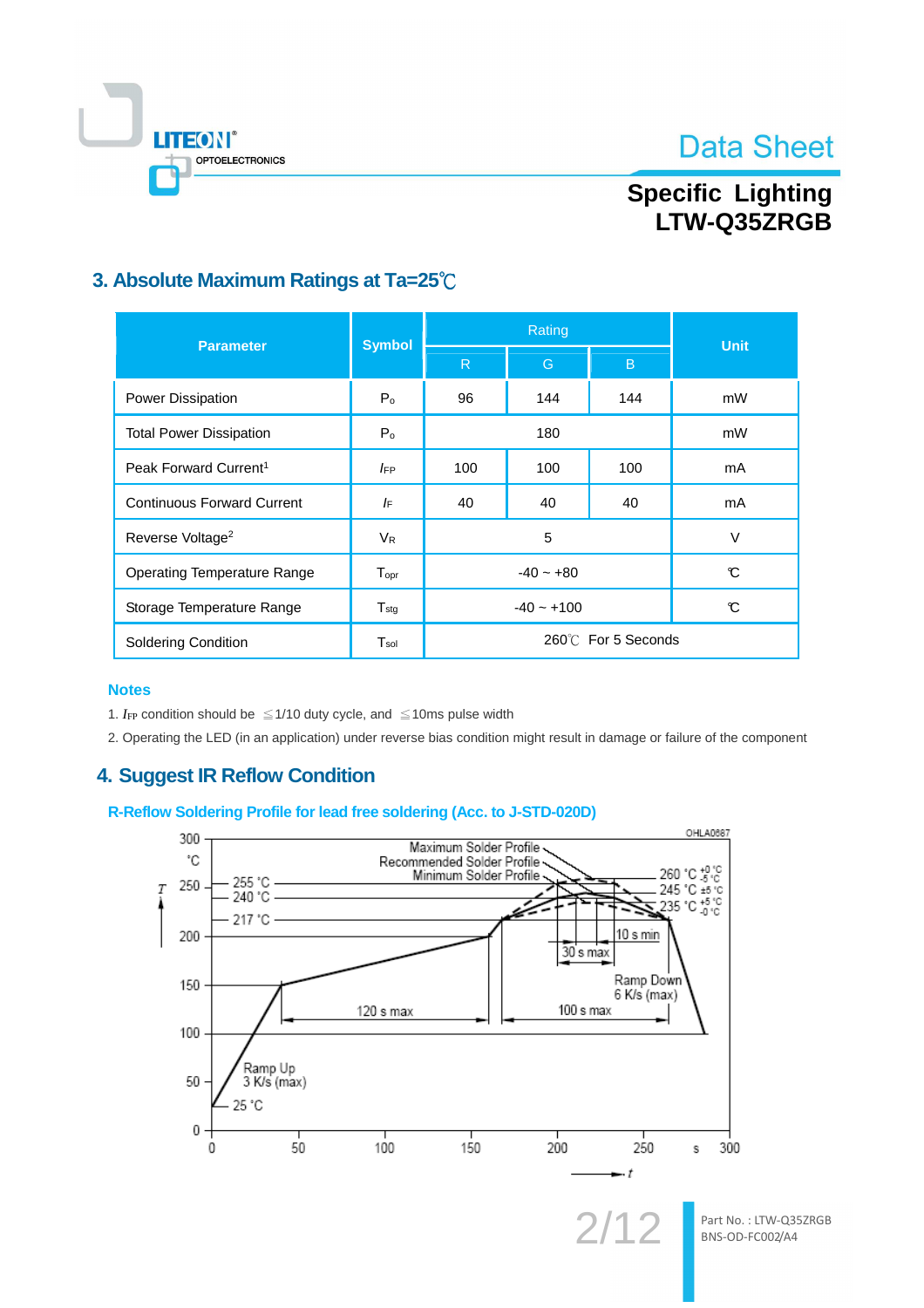



# **Specific Lighting** LTW-Q35ZRGB

# 5. Electro-Optical Characteristics at Ta=25°C

| <b>Parameter</b>                    | <b>Symbol</b>             | <b>Color</b>             |                          | <b>Values</b>                | <b>Test Condition</b>    | <b>Unit</b>                                               |         |
|-------------------------------------|---------------------------|--------------------------|--------------------------|------------------------------|--------------------------|-----------------------------------------------------------|---------|
|                                     |                           |                          | <b>Min</b>               | Typ.                         | <b>Max</b>               |                                                           |         |
|                                     | $\Phi_{v}$                | R.                       | 1.65                     | 2.55                         | $\blacksquare$           | $R: I_F = 20mA$                                           |         |
| Luminous Flux <sup>1</sup>          |                           | G                        | 5.30                     | 7.35                         | $\blacksquare$           | G: $I_F = 20 \text{mA}$<br>B: $k = 20 \text{mA}$          | Im      |
|                                     |                           | B                        | 0.70                     | 0.95                         | $\blacksquare$           |                                                           |         |
|                                     |                           | R.                       | 600                      | 920                          | $\blacksquare$           | $R: I_F = 20mA$                                           |         |
| Luminous Intensity                  | $\mathsf{I}_{\mathsf{v}}$ | G                        | 1920                     | 2500                         | $\blacksquare$           | G: $k = 20 \text{mA}$<br>$B: I_F = 20mA$                  | mcd     |
|                                     |                           | B                        | 250                      | 340                          | $\blacksquare$           |                                                           |         |
| Luminous Flux                       | $\Phi$ <sub>v</sub>       | W                        | 8.00                     | 10.50                        | $\overline{\phantom{a}}$ | $R: I_F = 25mA$<br>G: $I_F = 13 \text{mA}$                | Im      |
| Luminous Intensity                  | $\mathsf{I}_{\mathsf{V}}$ | W                        | 2900                     | 3500                         | $\blacksquare$           | B: $k = 15mA$                                             | mcd     |
| <b>Viewing Angle</b>                | $2\theta_{1/2}$           | W.                       | $\overline{\phantom{a}}$ | 130                          | $\overline{\phantom{a}}$ | $R: I_F = 20mA$<br>G: $k = 20 \text{mA}$<br>B: $k = 20mA$ | $\circ$ |
|                                     | $\lambda_d$               | R                        | 618                      | $\overline{\phantom{a}}$     | 628                      | $R: I_F = 20mA$                                           | nm      |
| Dominant<br>Wavelength <sup>2</sup> |                           | G                        | 520                      | $\overline{\phantom{0}}$     | 530                      | G: $k = 20 \text{mA}$<br>B: $k = 20mA$                    |         |
|                                     |                           | B                        | 465                      | $\qquad \qquad \blacksquare$ | 475                      |                                                           |         |
| Forward Voltage <sup>3</sup>        |                           | R.                       | 1.8                      | 2.1                          | 2.4                      | $R: I_F = 20mA$                                           |         |
|                                     | $V_F$                     | G                        | 2.7                      | 2.9                          | 3.5                      | G: $k = 20mA$                                             | $\vee$  |
|                                     |                           | B                        | 2.7                      | 3.0                          | 3.5                      | B: $k = 20mA$                                             |         |
| ESD-Withstand<br>Voltage            | <b>ESD</b>                | $\overline{\phantom{a}}$ | 8K                       | $\qquad \qquad \blacksquare$ | $\overline{\phantom{a}}$ | <b>HBM</b>                                                | V       |

### **Notes**

- 1. Tolerance of Luminous Intensity +/- 10%.
- 2. Tolerance of Dominant Wavelength +/- 1nm.
- 3. Tolerance of Forward Voltage +/- 0.1V
- 4. The chromaticity coordinates (x, y) is derived from the 1931 CIE chromaticity diagram.
- 5. Caution in ESD: Static Electricity and surge damages the LED. It is recommend to use a wrist band or anti-electrostatic glove when handling the LED. All devices, equipment and machinery must be properly grounded.
- 6. CAS140B is the test standard for the chromaticity coordinates (x, y) & lm.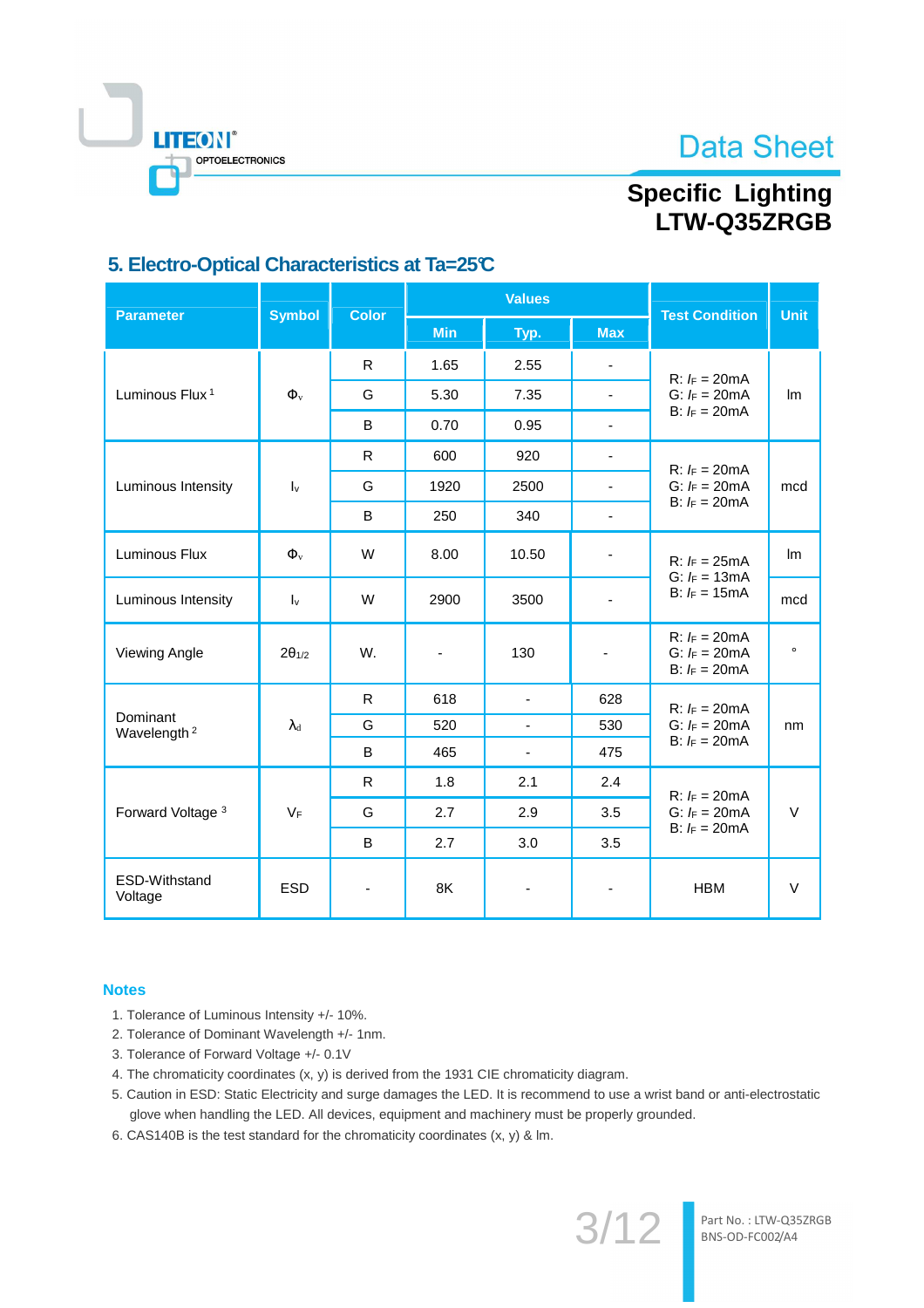

# Specific Lighting<br>LTW-Q35ZRGB

### 6. Bin Code List

### **6.1 Luminous Flux Spec**

| <b>Luminous Flux Spec. Table</b> |                                                    |       |  |  |  |
|----------------------------------|----------------------------------------------------|-------|--|--|--|
| <b>Ov Bin</b>                    | Luminous Flux (Im) at $k$ : R=25mA, G=13mA, B=15mA |       |  |  |  |
|                                  | Min.                                               | Max.  |  |  |  |
| V <sub>3</sub>                   | 8.00                                               | 10.50 |  |  |  |
| V4                               | 10.50                                              | 12.55 |  |  |  |
| V5                               | 12.55                                              | 15.00 |  |  |  |
| V6                               | 15.00                                              | 17.50 |  |  |  |

Tolerance on each Luminous Intensity bin and Luminous Flux are +/- 10%

### **6.2 Color Ranks**

| <b>Color Ranks Table</b> |                         |       |                           |       |       |                         |   |                            |       |       |       |
|--------------------------|-------------------------|-------|---------------------------|-------|-------|-------------------------|---|----------------------------|-------|-------|-------|
| <b>Ranks</b>             | <b>Color bin limits</b> |       |                           |       |       | <b>Color bin limits</b> |   |                            |       |       |       |
|                          |                         |       | F: R=25mA, G=13mA, B=15mA |       |       | <b>Ranks</b>            |   | IF: R=25mA, G=13mA, B=15mA |       |       |       |
| A1                       | X                       | 0.257 | 0.257                     | 0.282 | 0.282 | C <sub>1</sub>          | X | 0.307                      | 0.307 | 0.332 | 0.332 |
|                          | y                       | 0.220 | 0.245                     | 0.255 | 0.230 |                         | У | 0.240                      | 0.265 | 0.275 | 0.250 |
| A2                       | X                       | 0.257 | 0.257                     | 0.282 | 0.282 | C <sub>2</sub>          | x | 0.307                      | 0.307 | 0.332 | 0.332 |
|                          | y                       | 0.245 | 0.270                     | 0.280 | 0.255 |                         | у | 0.265                      | 0.290 | 0.300 | 0.275 |
| A <sub>3</sub>           | X                       | 0.257 | 0.257                     | 0.282 | 0.282 | C <sub>3</sub>          | x | 0.307                      | 0.307 | 0.332 | 0.332 |
|                          | у                       | 0.270 | 0.295                     | 0.305 | 0.280 |                         | У | 0.290                      | 0.315 | 0.325 | 0.300 |
|                          | X                       | 0.257 | 0.257                     | 0.282 | 0.282 |                         | x | 0.307                      | 0.307 | 0.332 | 0.332 |
| A <sub>4</sub>           | y                       | 0.295 | 0.320                     | 0.330 | 0.305 | C <sub>4</sub>          | у | 0.315                      | 0.340 | 0.350 | 0.325 |
| <b>B1</b>                | X                       | 0.282 | 0.282                     | 0.307 | 0.307 | D <sub>1</sub>          | x | 0.332                      | 0.332 | 0.357 | 0.357 |
|                          | y                       | 0.230 | 0.255                     | 0.265 | 0.240 |                         | у | 0.250                      | 0.275 | 0.285 | 0.260 |
| <b>B2</b>                | X                       | 0.282 | 0.282                     | 0.307 | 0.307 |                         | x | 0.332                      | 0.332 | 0.357 | 0.357 |
|                          | y                       | 0.255 | 0.280                     | 0.290 | 0.265 | D <sub>2</sub>          | у | 0.275                      | 0.300 | 0.310 | 0.285 |
|                          | X                       | 0.282 | 0.282                     | 0.307 | 0.307 |                         | x | 0.332                      | 0.332 | 0.357 | 0.357 |
| B <sub>3</sub>           | y                       | 0.280 | 0.305                     | 0.315 | 0.290 | D <sub>3</sub>          | у | 0.300                      | 0.325 | 0.335 | 0.310 |
|                          | X                       | 0.282 | 0.282                     | 0.307 | 0.307 |                         | x | 0.332                      | 0.332 | 0.357 | 0.357 |
| <b>B4</b>                | y                       | 0.305 | 0.330                     | 0.340 | 0.315 | D <sub>4</sub>          | у | 0.325                      | 0.350 | 0.360 | 0.335 |

 $4/12$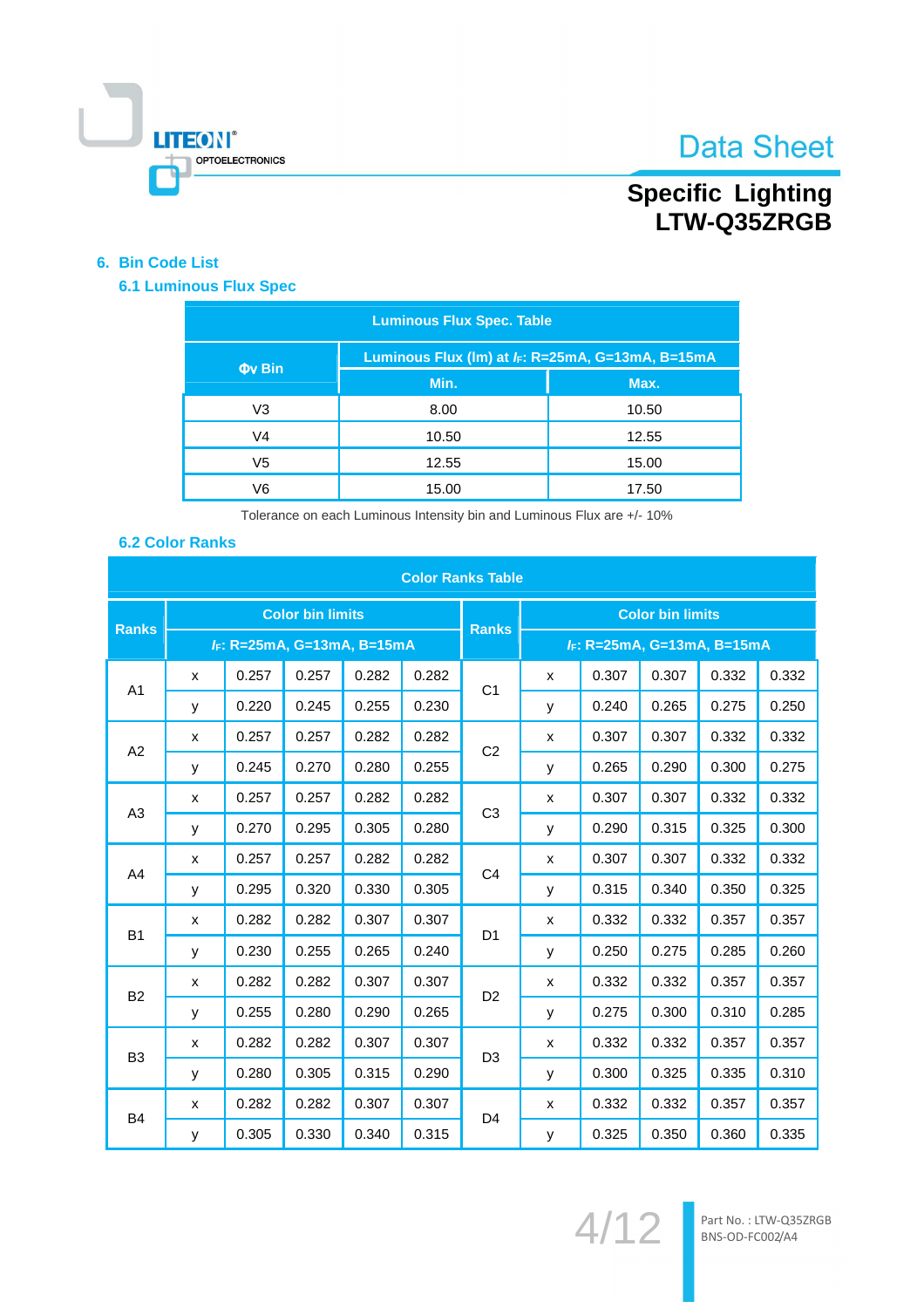

**Specific Lighting** LTW-Q35ZRGB

### 6.3 C.I.E 1931 Chromaticity Diagram for Color Ranks



Tolerance on each Hue (x, y) bin is +/- 0.01

 $5/12$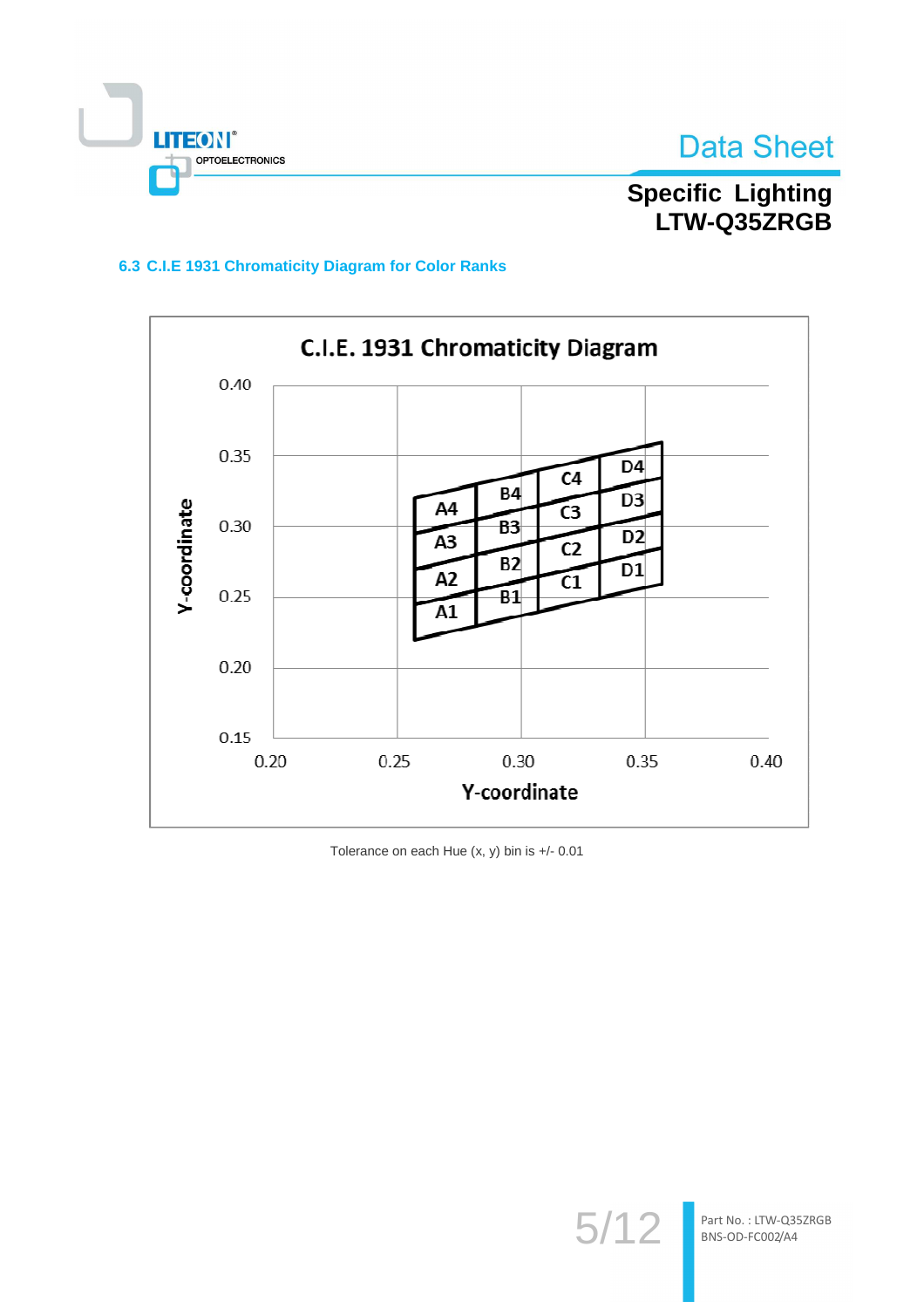# **Specific Lighting**

LTW-Q35ZRGB



7. Typical Electrical / Optical Characteristics Curves (25°C Ambient Temperature Unless Otherwise Noted)

**LITEON®** 

**OPTOELECTRONICS** 

 $6/12$ 

Part No.: LTW-Q35ZRGB BNS-OD-FC002/A4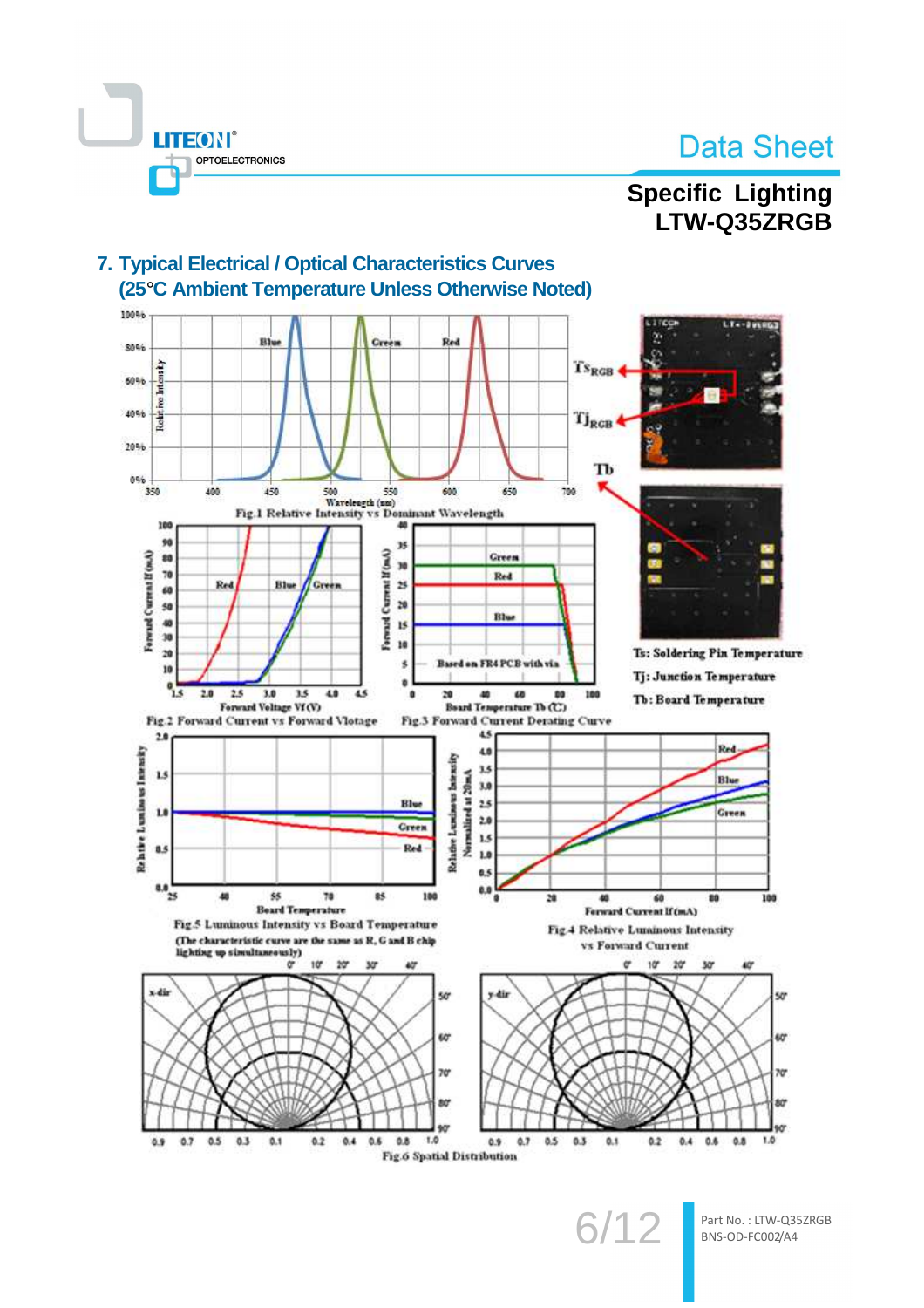

# Specific Lighting<br>LTW-Q35ZRGB

# 8. Reliability Test Plan

## 8.1 Reliability conditions

| <b>Item</b>    | <b>Test Item</b>                                             | <b>Condition</b>                                                     | <b>Duration</b> | <b>Sample</b><br><b>Size</b> |
|----------------|--------------------------------------------------------------|----------------------------------------------------------------------|-----------------|------------------------------|
| P <sub>1</sub> | Resistance to soldering heat (RTSH)<br>JEITA ED-4701 300 301 | IR soldering according attached<br>lead free (Refer to J-STD-020D.1) | $10$ sec $/3x$  | 30                           |
| P <sub>2</sub> | Steady state life test (SSLT)                                | $Ta=60^{\circ}C$<br>If $(RGB) = 25/30/15mA$                          | 3000hrs         | 30                           |
| P <sub>3</sub> | Pulse life test(PLT)                                         | $Ta=60^{\circ}C$<br>If (RGB)=25/30/15mA                              | 3000hrs         | 30                           |
| P <sub>4</sub> | Temperature cycle (TC)                                       | $-20 - 25 - 85$ °C/<br>30min each (mins trans)                       | 500cycles       | 30                           |
| P <sub>5</sub> | Thermal shock (TS)                                           | $-40 - 105$ 'C/5min each                                             | 100cycles       | 30                           |
| P <sub>6</sub> | High Temperature Storage (HTS)                               | 100°C                                                                | 1000hrs         | 30                           |
| P7             | Low Temperature Storage (LTS)                                | $-40^{\circ}$ C                                                      | 1000hrs         | 30                           |
| P <sub>8</sub> | High Temperature/High Humidity (WHTS)                        | 85'C/85%                                                             | 1000hrs         | 30                           |

### 8.2 Criteria for Judging the Damage

| <b>Item</b>              |               | <b>Test Condition</b> | <b>Criteria for Judgment</b> |              |  |  |
|--------------------------|---------------|-----------------------|------------------------------|--------------|--|--|
|                          | <b>Symbol</b> |                       | Min.                         | Max.         |  |  |
| <b>Forward Voltage</b>   | VF            | IF = Typical Current  |                              | U.S.L. x 1.1 |  |  |
| Luminous Flux            | Lm            | IF = Typical Current  | $L.S.L. \times 0.5$          |              |  |  |
| CCX & CCY (mixing white) | X.Y           | IF = Typical Current  |                              | Shift<0.02   |  |  |

### **Notes**

- 1. Operating life tests are mounted on thermal heat sink
- 2. Storage items are only component, not put on heat sink.

 $7/12$ Part No.: LTW-Q35ZRGB<br>BNS-OD-FC002/A4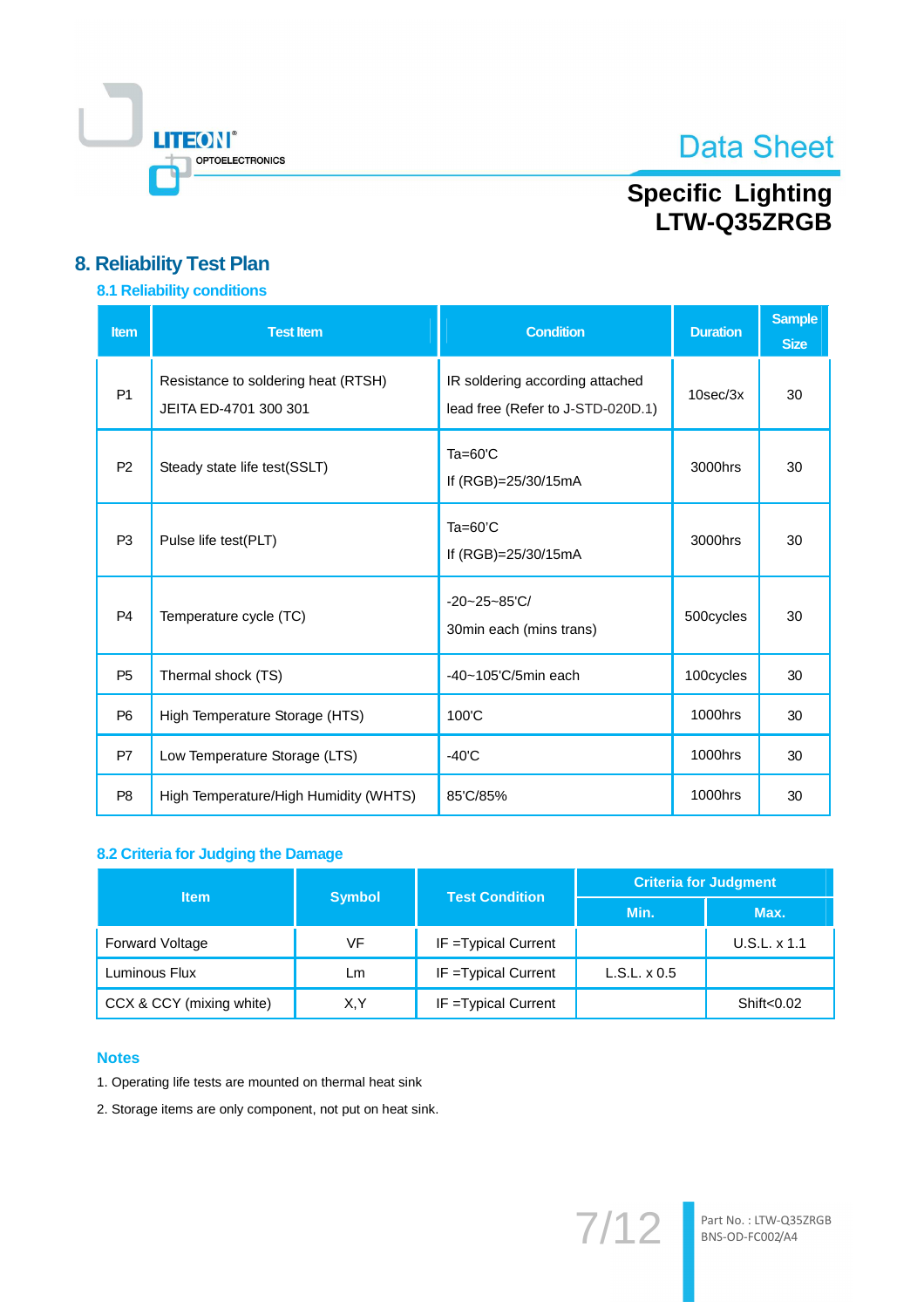

# **Specific Lighting** LTW-Q35ZRGB

# 9. User Guide

### 9.1 Cleaning

Do not use unspecified chemical liquid to clean LED they could harm the package.

If cleaning is necessary, immerse the LED in ethyl alcohol or isopropyl alcohol at normal temperature for less than one minute.

#### 9.2 Recommend Printed Circuit Board Attachment Pad



Infrared / vapor phase Reflow Soldering



#### 9.3 Package Dimensions of Tape

Notes All dimensions are in mm.

 $8/1$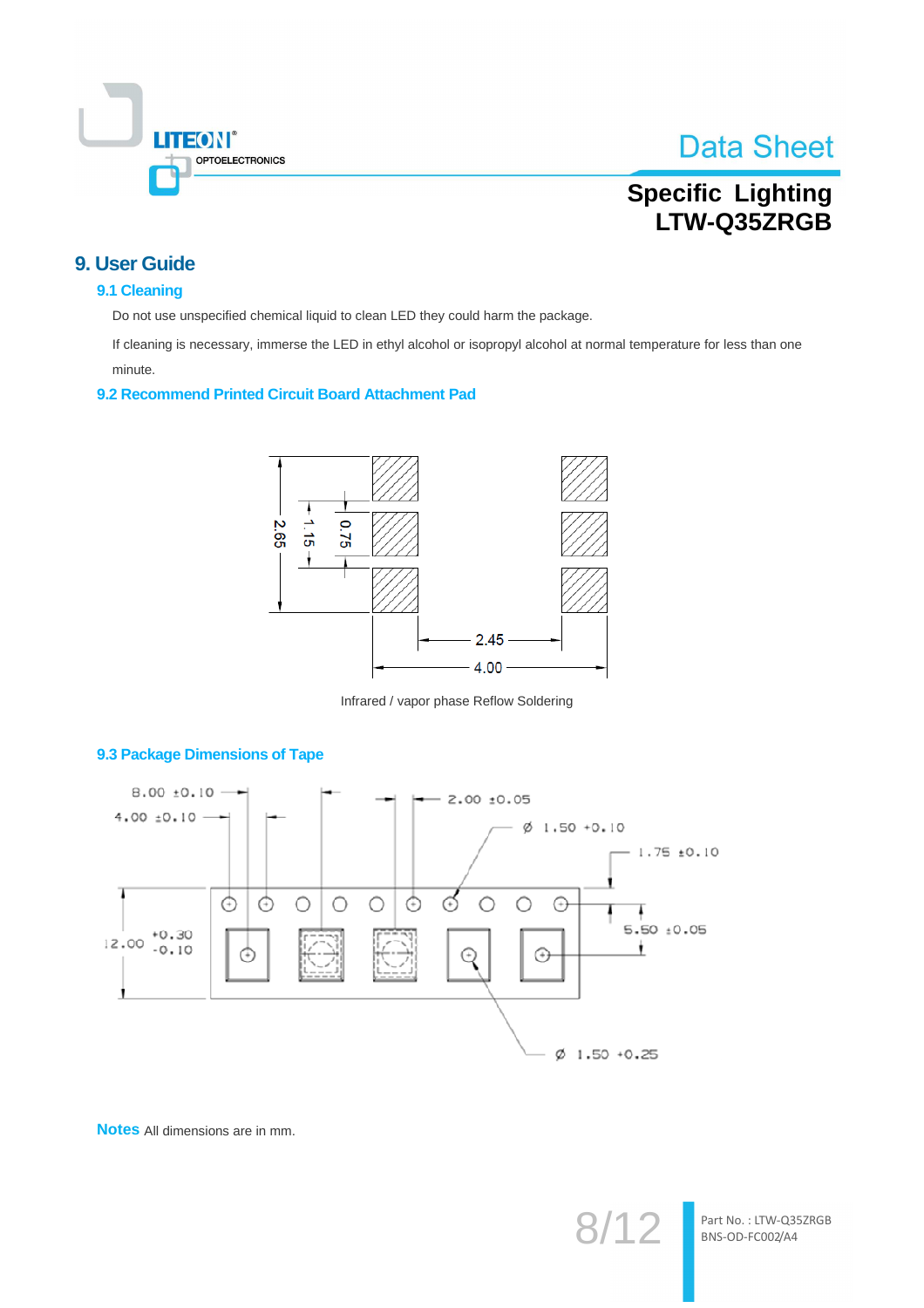



Specific Lighting<br>LTW-Q35ZRGB

#### 9.4 Package Dimensions of Reel



#### **Notes**

- 1. Empty component pockets sealed with top cover tape.
- 2.7 inch reel- maximum 2000 pieces per reel.
- 3. The maximum number of consecutive missing lamps is two.
- 4. In accordance with EIA-481-1-B specifications.

 $9/12$ 

Part No.: LTW-Q35ZRGB BNS-OD-FC002/A4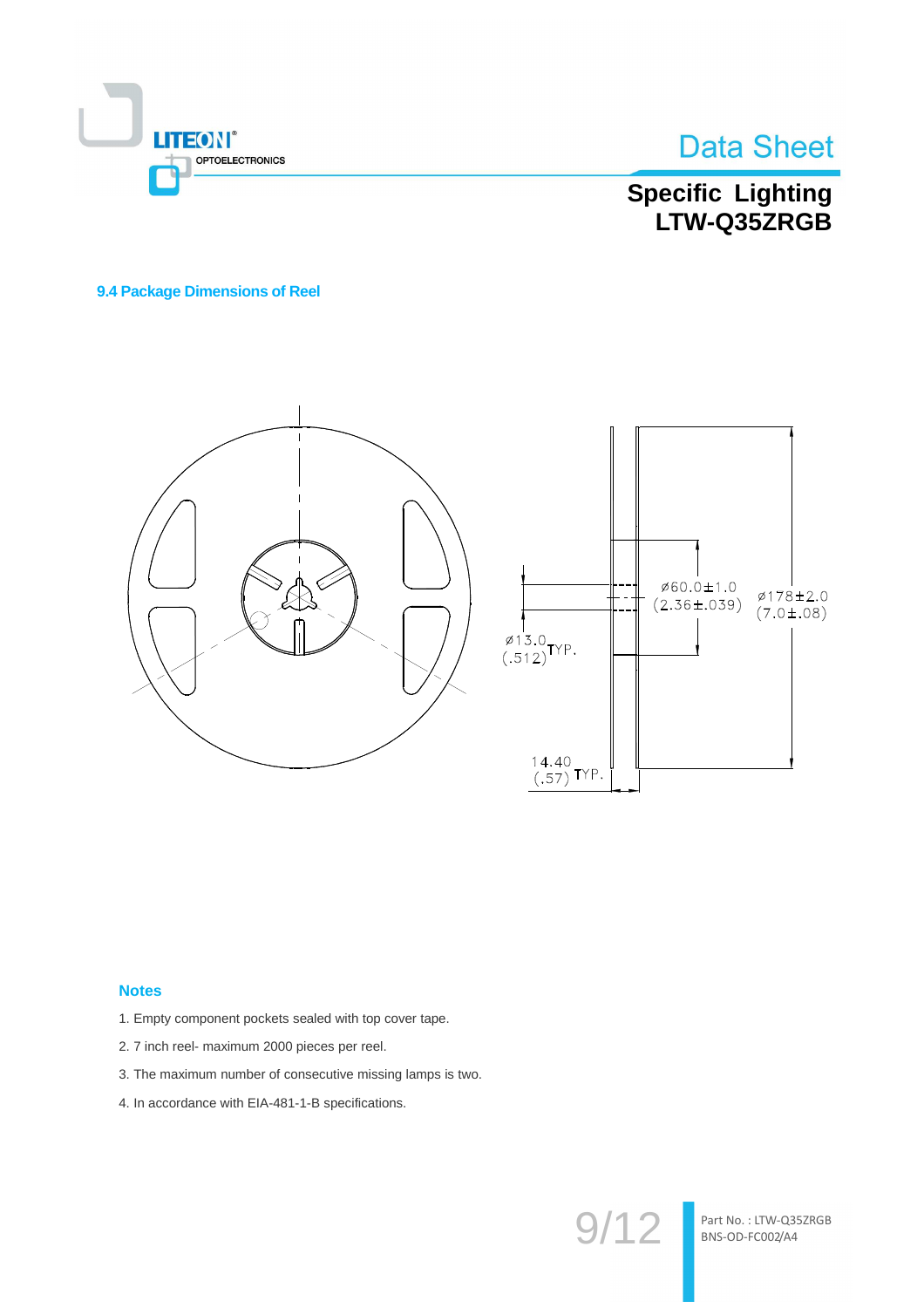

Part No.: LTW-Q35ZRGB BNS-OD-FC002/A4

# **Specific Lighting** I TW-Q35ZRGB

# **10. CAUTIONS**

#### **10.1 Application**

The LEDs described here are intended to be used for ordinary electronic equipment (such as office equipment, communication equipment and household applications). Consult Liteon's Sales in advance for information on applications in which exceptional reliability is required, particularly when the failure or malfunction of the LEDs may directly jeopardize life or health (such as in aviation, transportation, traffic control equipment, medical and life support systems and safety devices).

#### **10.2 Storage**

This product is qualified as Moisture sensitive Level 3 per JEDEC J-STD-020 Precaution when handing this moisture sensitive product is important to ensure the reliability of the product.

The package is sealed:

The LEDs should be stored at 30°C or less and 90%RH or less. And the LEDs are limited to use within one year, while the LEDs is packed in moisture-proof package with the desiccants inside.

The package is opened:

The LEDs should be stored at 30°C or less and 60%RH or less. Moreover, the LEDs are limited to solder process within 168hrs. If the Humidity Indicator shows the pink color in 10% even higher or exceed the storage limiting time since opened, that we recommended to baking LEDs at 60°C at least 48hrs. To seal the remainder LEDs return to package, it's recommended to be with workable desiccants in original package.

#### 10.3 Cleaning

Use alcohol-based cleaning solvents such as isopropyl alcohol to clean the LED if necessary.

#### **10.4 Soldering**

Recommended soldering conditions:

| <b>Reflow soldering</b> |               | <b>Soldering iron</b> |                 |  |  |
|-------------------------|---------------|-----------------------|-----------------|--|--|
| Pre-heat                | $120 - 150C$  | Temperature           | 300℃ Max.       |  |  |
| Pre-heat time           | 120 sec. Max. | Soldering time        | 3 sec. Max.     |  |  |
| Soldering Temp.         | 260℃ Max.     |                       | (one time only) |  |  |
| Soldering time          | 30 sec. Max.  |                       |                 |  |  |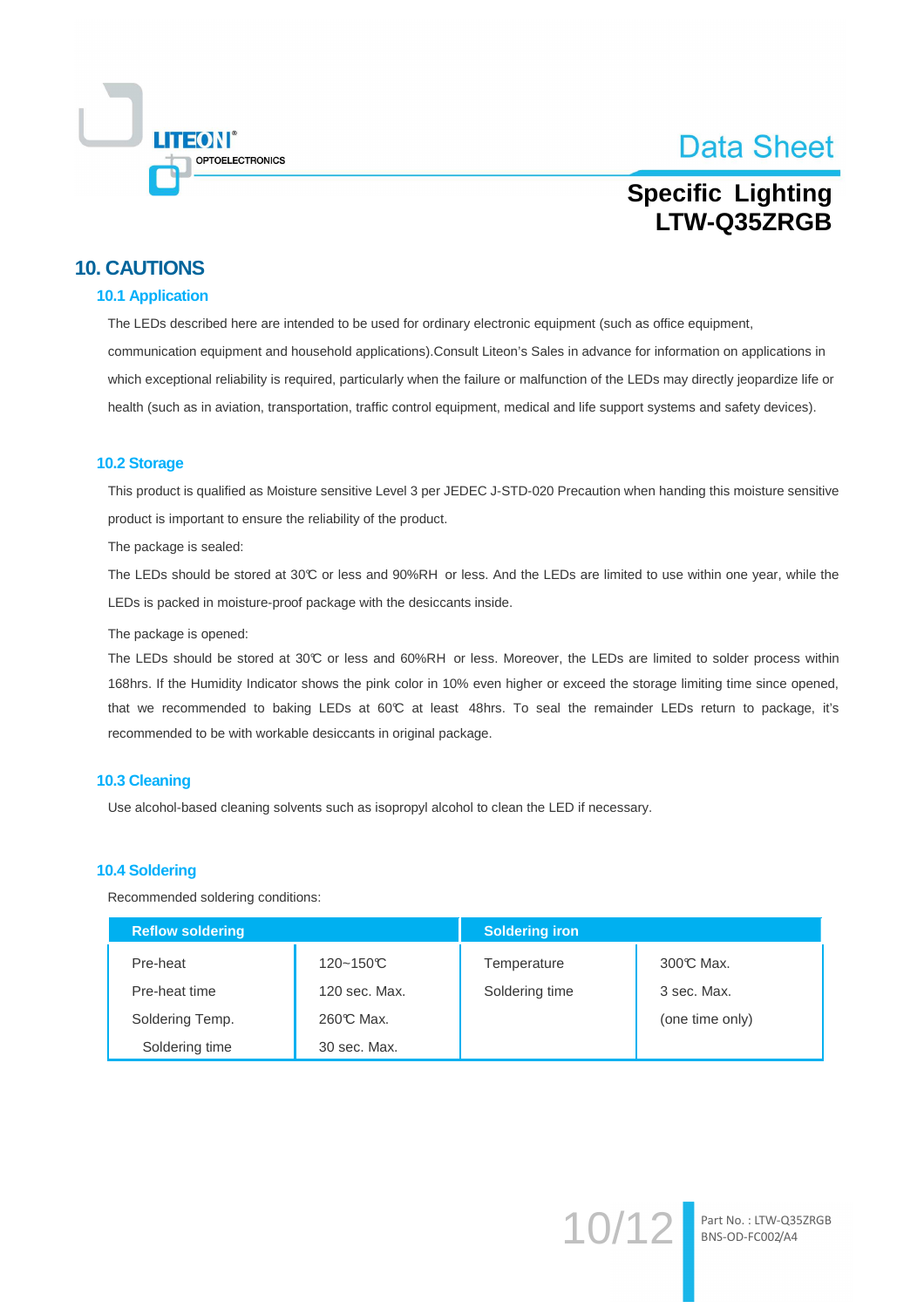

# **Specific Lighting** I TW-Q35ZRGB

#### **10.5 Drive Method**

An LED is a current-operated device. In order to ensure intensity uniformity on multiple LEDs connected in parallel in an application, it is recommended that a current limiting resistor be incorporated in the drive circuit, in series with each LED as shown in Circuit A below.

#### **Circuit model A**

#### **Circuit model B**





 $11/12$ 

Part No.: LTW-Q35ZRGB<br>BNS-OD-FC002/A4

(A) Recommended circuit.

(B) The brightness of each LED might appear different due to the differences in the I-V characteristics of those LEDs.

#### 10.6 ESD (Electrostatic Discharge)

Static Electricity or power surge will damage the LED.

Suggestions to prevent ESD damage:

- Use of a conductive wrist band or anti-electrostatic glove when handling these LEDs.
- All devices, equipment, and machinery must be properly grounded.
- Work tables, storage racks, etc. should be properly grounded.
- Use ion blower to neutralize the static charge which might have built up on surface of the LED's plastic lens as a result of friction between LEDs during storage and handling.

ESD-damaged LEDs will exhibit abnormal characteristics such as high reverse leakage current, low forward voltage, or " no light-up " at low currents.

To verify for ESD damage, check for "light-up" and Vf of the suspect LEDs at low currents.

The Vf of "good" LEDs should be >2.0V@0.1mA for InGaN product